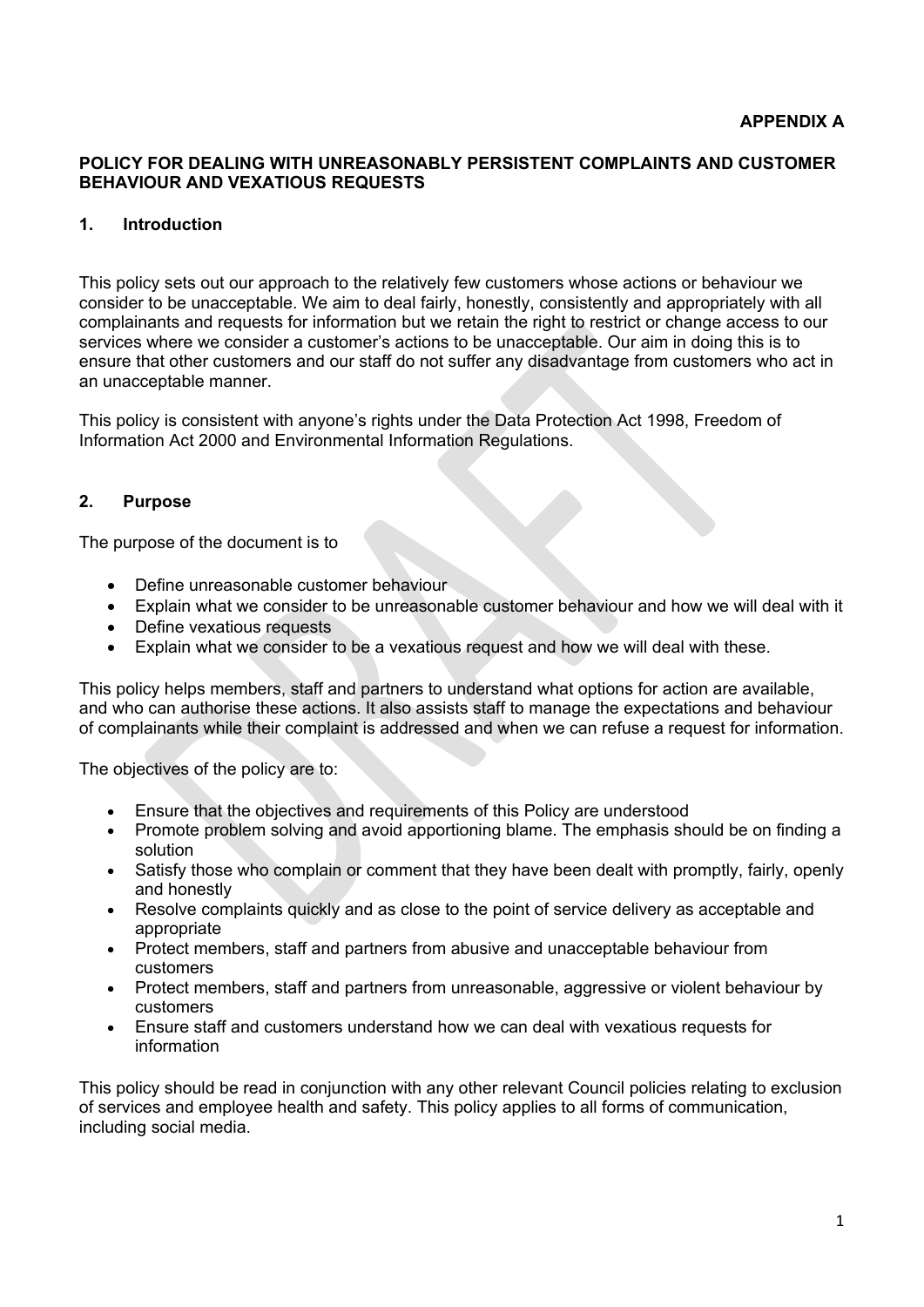The Council welcomes feedback from service users and will always try to resolve any complaint or request for information as quickly as possible and therefore this policy should only be applied where absolutely necessary.

With each complaint we must consider whether it is persistent, unreasonably persistent or a new complaint. With each request for information we must consider whether it is manifestly unjustified, inappropriate or improper use of formal procedure.

This policy covers behaviour associated with customer complaints, complaints about the standards of our elected members, requests for information and general customer contact.

We need to differentiate between those customers whose concerns relate to a series of service failures and those customers whose behaviour is unreasonable.

Customers can be frustrated and aggrieved and it is therefore important to consider the substance of the complaint. However, sometimes customers pursuing complaints or other issues treat members, staff and our partners in a way that is unacceptable.

Whilst some complaints may relate to serious and distressing incidents, the Council does not tolerate abusive, offensive or threatening behaviour and will take steps to protect staff who are subject to unreasonable behaviour.

# **Section 1 - UNREASONABLY PERSISTENT COMPLAINTS AND CUSTOMER BEHAVIOUR**

#### **3. Definition of unreasonable behaviour**

Customers may act out of character when under stress and we do not view behaviour as unacceptable just because a customer is forceful or determined. However, the actions of customers who are angry, demanding or persistent may result in unreasonable demands on workloads and behaviour towards staff.

Behaviour can be unreasonable and can become unreasonably persistent. Unreasonable behaviour may include one or two isolated incidents. Unreasonably persistent behaviour is usually an accumulation of incidents or behaviour over a longer period.

We differentiate between 'persistent' customers and 'unreasonably persistent' customers.

Customers making a complaint can be 'persistent' where they feel we have not dealt with their complaint properly and are not prepared to leave the matter there. For example, it is not unreasonable for a customer to criticise how their complaint is being handled when our published procedures are not followed.

However, some customers may have justified complaints or requests but may pursue them in inappropriate ways such as lengthy phone calls, emails expecting immediate responses, detailed letters or emails every few days. Others may pursue complaints or requests which have no substance or which have already been considered and dealt with. Their contacts with us may be amicable but still place very heavy demands on staff.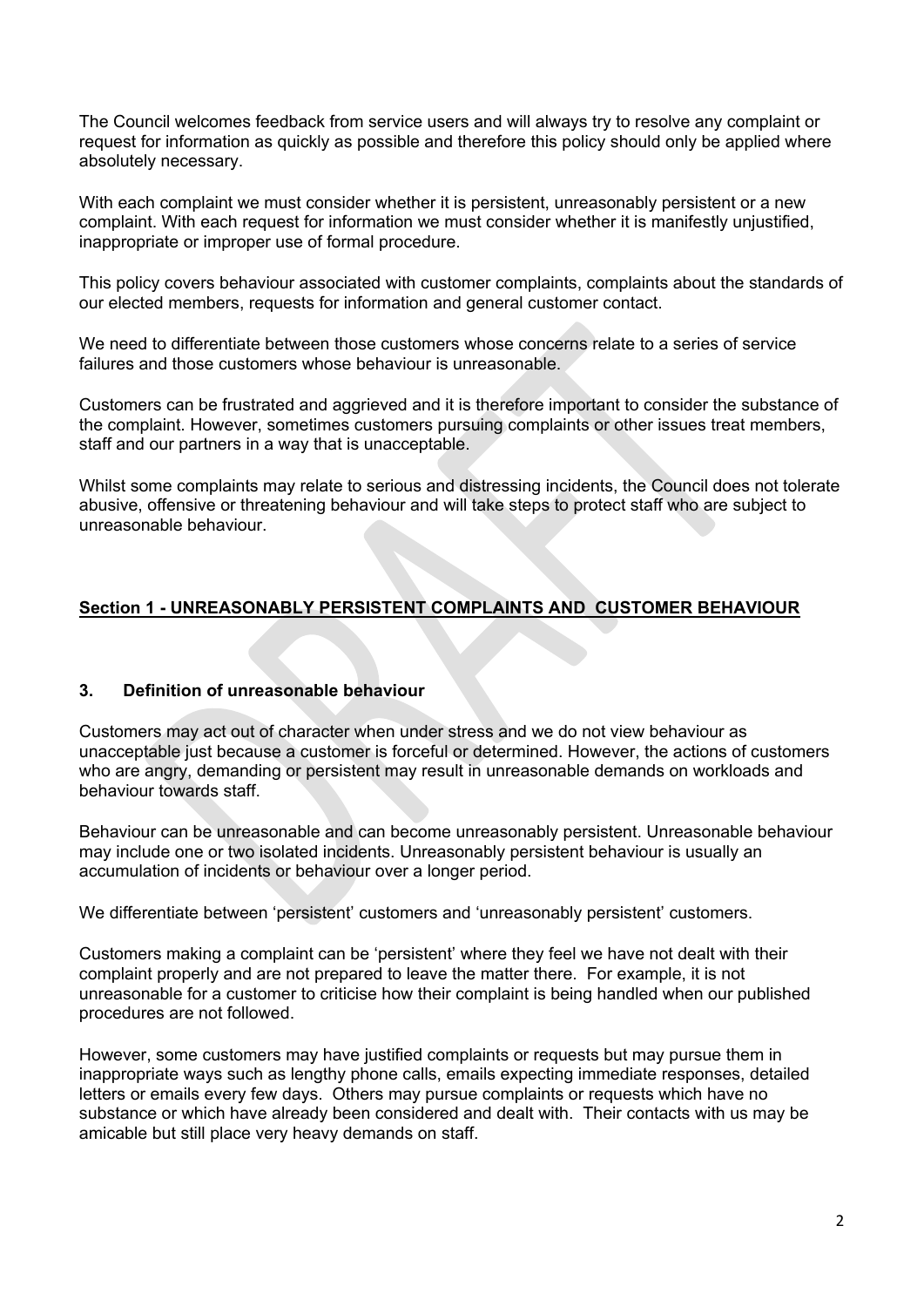These are some of the actions and behaviours of unreasonably persistent customers which the Council's departments often find problematic. It is by no means an exhaustive list, but they are examples that frequently come to our attention:

- Refusing to specify the grounds of a complaint, despite offers of assistance
- Refusing to co-operate with the complaints investigation process
- Refusing to accept that certain issues are not within the scope of a complaints process
- Insisting on the complaint being dealt with in ways which are incompatible with the adopted complaints procedure or within good practice
- Making unjustified complaints about the staff dealing with the complaints, and seeking to have them replaced
- Changing the basis of the complaint as the investigation proceeds and/or denying statements they have made at an earlier stage.
- Introducing new information, at a late stage, which the customer expects to be taken into account and commented on, or raising large numbers of detailed, but unimportant, questions and insisting they are all fully answered
- Covertly recording meetings and conversations
- Submitting falsified documents from themselves or others
- Bringing complaints designed to cause disruption or annoyance or lacking any serious purpose or value
- Adopting a 'scattergun' approach: pursuing parallel complaints on the same issue with a variety of organisations.
- Making excessive demands on the time and resources of staff and members with lengthy and/or repeated telephone calls, emails to numerous Council officers, or detailed letters every few days and expecting immediate responses
- Causing distress to staff including use of hostile, abusive or offensive language or an unreasonable fixation on an individual member of staff
- Submitting repeat complaints, with minor additions/variations, and insisting that these make 'new' complaints
- Refusing to accept the outcome decision of a complaint repeatedly arguing the point and complaining about the decision, with no new evidence
- Insisting on pursuing unjustified complaints and/or unrealistic outcomes to legitimate complaints. Taking actions that are out of proportion to the nature of the complaint, even when the complaints procedure has been exhausted
- Behaviour which has a significant and disproportionate adverse effect on the Council's resources and other residents
- Inappropriate behaviour towards Council staff investigating or involved in the complaint such as inappropriate use of language, aggression or violence
- Persistently approaching the Council through different routes about the same issue.
- Persistently complaining about elected members without grounds for complaint

Care must be taken not to discard new issues which are significantly different from the original issues, however these should be treated as a separate complaint issue.

# **4. Designating behaviour as unreasonable**

It is vital that all attempts are made to maintain effective communication and relationships with customers. Prior to taking action under this policy, the investigating officer should ensure that:

- Every reasonable effort has been made to investigate the complaint
- Every reasonable effort has been made to communicate with the customer
- The customer is not now providing any significant new information that might affect the Council's view of the complaint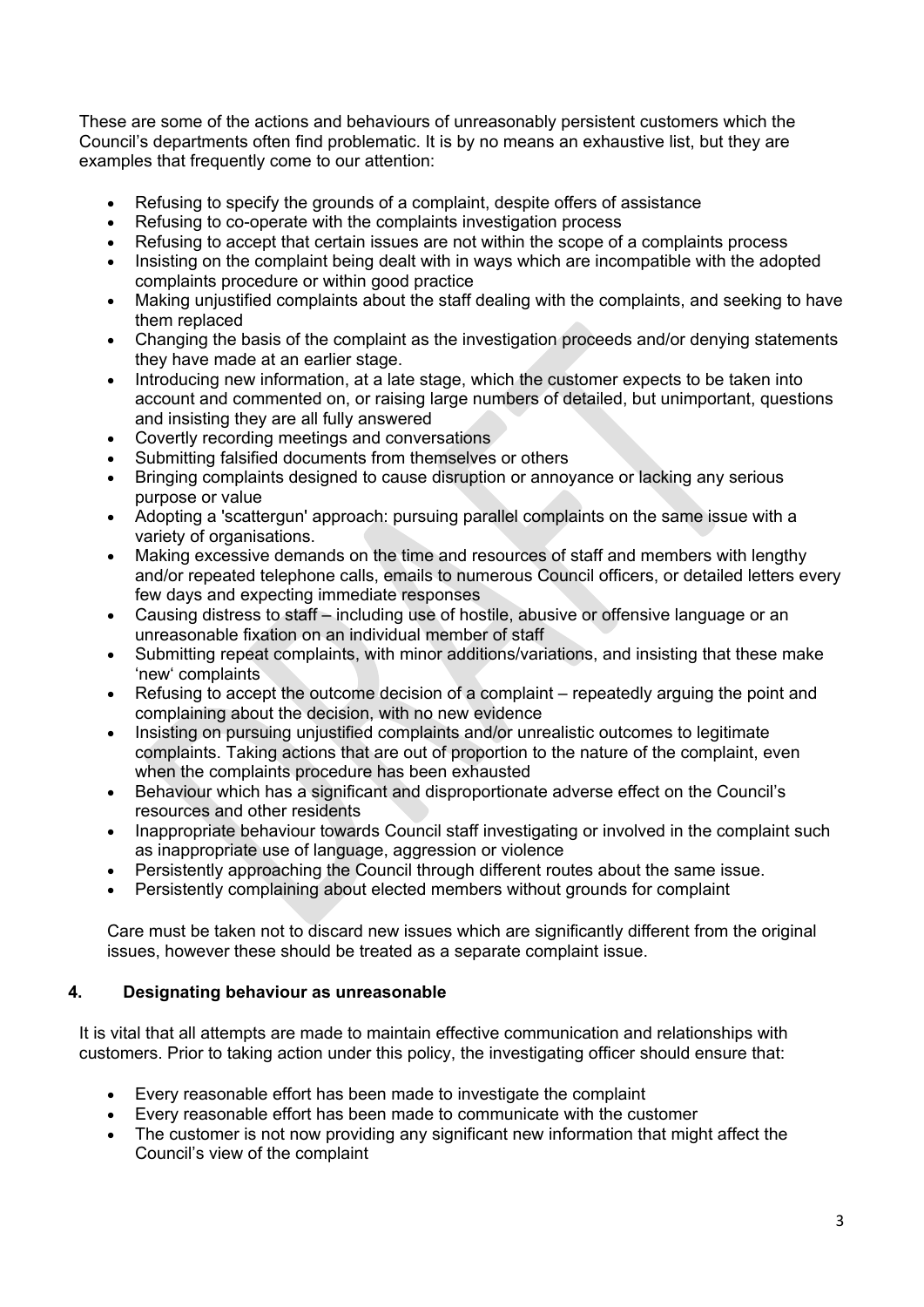# **a) Prior warning**

When the Council considers that the customer is unreasonably persistent in pursuing complaints or otherwise is acting unreasonably a risk assessment will be completed in line with health and safety policies and, if it is concluded that the behaviour is unacceptable/unreasonable, the Service Manager will write to tell the customer why they find the customer's behaviour unreasonable and/or unacceptable and ask them to change the behaviour.

### **b) Decision to restrict or terminate contact with the Council**

If unreasonable behaviour continues, the Place Manager will review the case

When making decisions on how to manage the unreasonably persistent customer or unreasonable behaviour of a complainant, all relevant factors should be taken into account to ensure that action taken is appropriate and proportionate to the nature and frequency of the customer's contacts with the authority at that time.

Due consideration should be given to the customer's health, including any related illnesses or disabilities that may be impacting on behaviour (for example, dementia, learning disability, mental illnesses etc).

If the customer has not responded appropriately to the prior warning letter a decision may be made to restrict contact with the Council. The customer will be notified in writing (or alternative formats appropriate to the individual) why it is believed their behaviour falls into the category of unreasonably persistent and/or unreasonable behaviour.

The customer will be notified what action will be taken and the duration of that action, as well as what the customer can do to have the decision reviewed.

The following is a list of possible options for managing a customer's involvement with the Council from which one or more might be chosen and applied, if warranted. Any action taken should be appropriate and proportionate. It is not an exhaustive list and often the specific circumstances of the individual case will be relevant in deciding what might be appropriate action:

- Placing limits on the number and duration of contacts with staff per week or month
- Offering a restricted timeslot for necessary calls
- Limiting the customer to one medium of contact (telephone, letter, email etc)
- Requiring the customer to communicate only with one named member of staff
- Requiring any personal contact to take place in the presence of a witness and in a suitable location
- Refuse to register further complaints about the same matter
- Where a customer's behaviour is unreasonable and threatens the safety and/or welfare of members, staff, or our partners the Council may decide to terminate contact with the customer
- Other action may be taken, for example reporting the matter to the police or taking legal action. Where such action is necessary the Council need not give prior warning

Where a decision on the complaint has been made, the customer can be informed that future correspondence will be read and placed on the file but not acknowledged, unless it contains material new information. A designated officer who will read future correspondence should be identified.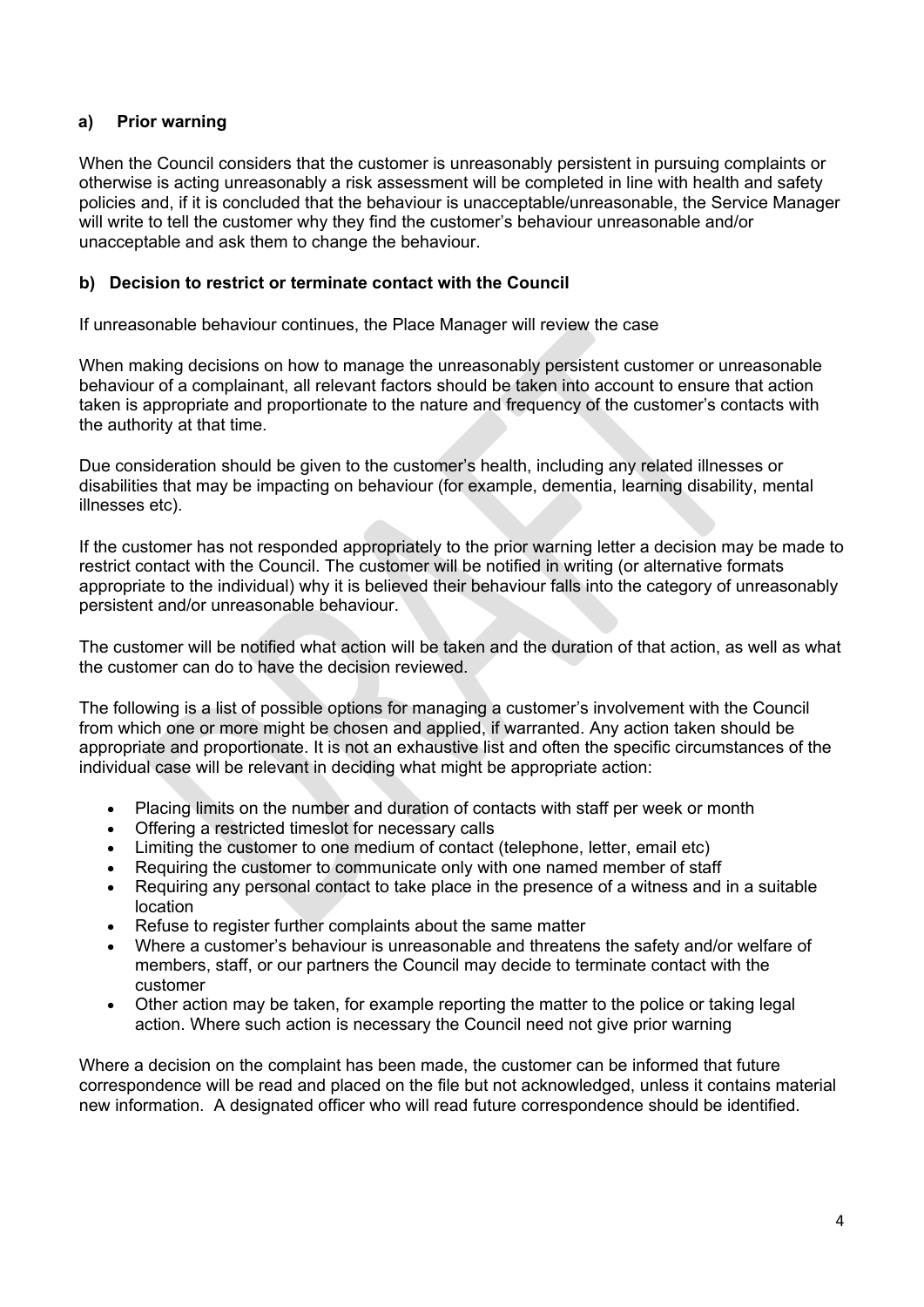Where following restriction of access being implemented a customer continues to behave in a way that is unacceptable or where the behaviour is so extreme that it threatens the immediate safety and welfare of members, staff or our partners, the Council may:

- 1. Terminate contact
- 2. Temporarily or permanently restrict/not allow access to the Council offices
- 3. Report the matter to the police
- 4. Take legal action

#### **c) Reviewing the decision to restrict contact**

When imposing a restriction on access there will be a specified review date, usually 6 months from the initial decision. The review will be carried out by an Executive Manager or a Place Manager. Restrictions should be lifted and the relationship returned to normal unless there are good grounds to extend the restrictions.

The customer will be informed of the outcome of the review. If the restrictions are to continue, the customer should be given the reasons and told when the restrictions will next be reviewed.

### **d) Referral to the Local Government and Social Care Ombudsman**

Relationships between organisations and customers sometimes break down badly when complaints are under investigation and there is little prospect of achieving a satisfactory outcome. In such circumstances there may be nothing to gain from following through all stages of the Council's Complaints procedure. In these circumstances, the Ombudsman may, exceptionally, be prepared to consider complaints before complaints procedures have been exhausted – if the request is made by both sides to the dispute.

A customer who has been treated as behaving unreasonably may make a complaint to the Ombudsman about it. The Ombudsman is unlikely to be critical of the Council's action if it can show that it acted proportionately, reasonably and in accordance with its adopted policy.

#### **e) Appeals against decisions**

Customers must be informed in writing when the Council wishes to apply this policy and given information on how to appeal the decision.

The appeal will be heard by an Executive Manager Place Manager who has not previously been involved with the case.

The Executive/Place Manager will write to the customer with their decision which will be final.

A customer who is dealt with under this policy will be informed of their right to contact the Local Government and Social Care Ombudsman if they feel the Council has not acted correctly in the administration of the complaint.

#### **f) New complaints**

New complaints from customers who have been subject to this policy will be dealt with on their merits. It is recognised that any new complaint may represent a genuine service failure and therefore needs to be reviewed objectively regardless of who is bringing the complaints.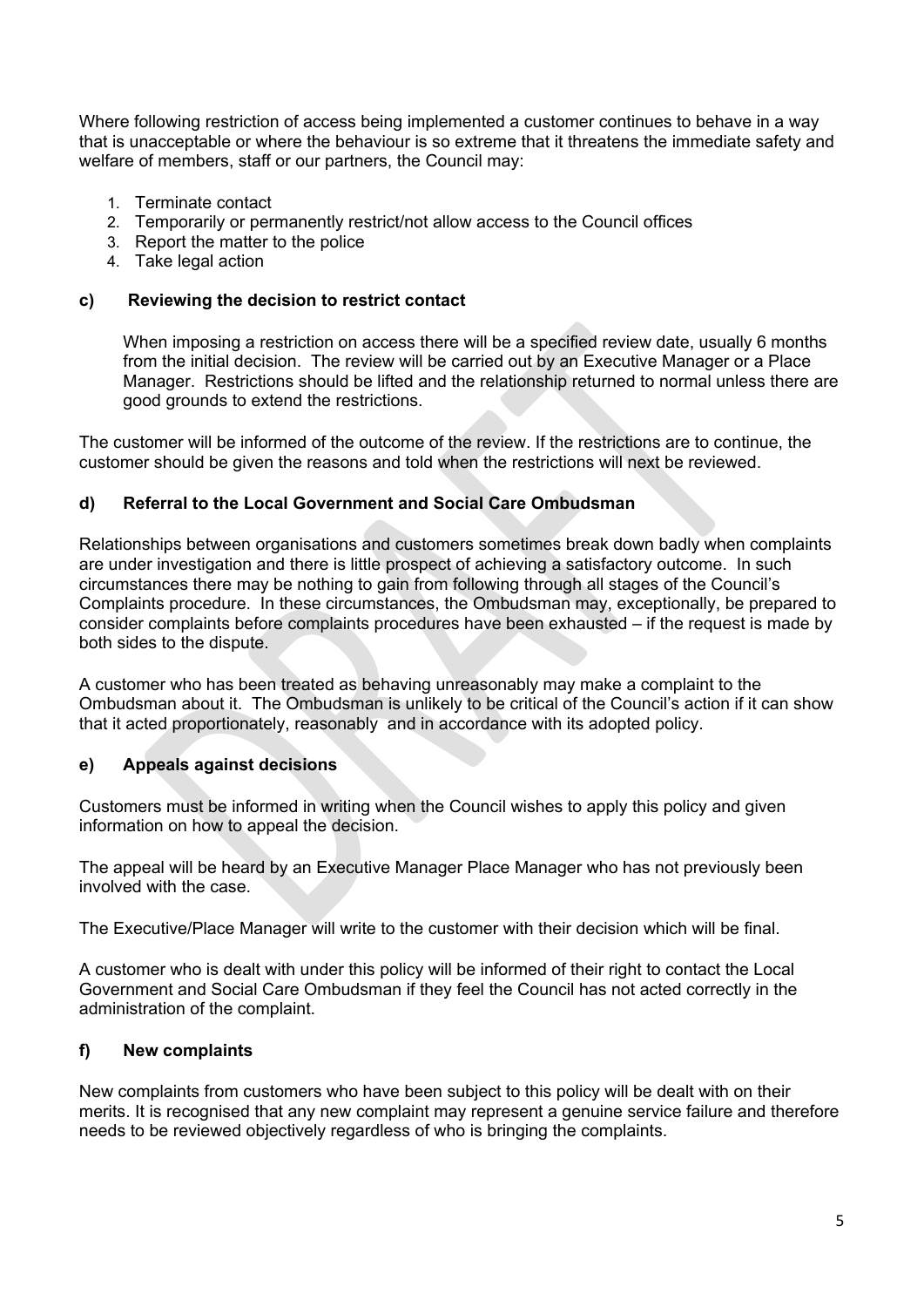Once the complaint has been considered, a risk assessment will also be carried out based on past and current knowledge of the customer's behaviour and the likelihood of re-occurrence of any unacceptable behaviour.

Any decision not to pursue a new complaint must be clearly recorded on the complaints database.

#### **g) Recording actions and contacts with the customer**

Any decision to apply this policy must be notified to the Statutory Information Officer and recorded on the Council's complaints database. A report on the number of customers who are the subject of action under this policy will be reported to one or both of the Council's Scrutiny Panels on a quarterly basis.

The Statutory Information Officer will keep adequate records to show:

- When a decision is taken not to apply the policy when a member, member of staff or partner asks for this to be done. The relevant individual will be informed of the decision
- When a decision is taken to make an exception to the policy
- When a decision is taken not to put a further complaint from such a customer through the complaints procedure for any reason
- When a decision is taken not to respond to further correspondence, the Executive Manager or Service Manager will make sure that any further letters, faxes or emails from the customer are checked to ensure that any significant new information is picked up and addressed
- Any future contacts with the customer must be recorded

# **5. Confidentiality**

Complaints made to the Council will be treated in confidence.

The Executive Manager or Place Manager will arrange that the details of unreasonably persistent complainants and/ or unreasonable customer behaviour is only passed to those Council staff, members and partner organisations who need to know in order to implement the policy or to protect staff safety. The customer's details will also be recorded on the Cautionary Contact List.

Confidentiality cannot, however, be guaranteed where a vulnerable person is considered to be at risk and safeguarding procedures apply. In these circumstances, the Council may have to share the information with other departments within the Council or other external agencies.

Customers who make their complaints public in the media may forfeit their right to anonymity and the right to confidentiality.

# **Section 2 – VEXATIOUS REQUESTS**

#### **6. Definition of Vexatious Behaviour**

A vexatious request is: 'a request that is likely to cause distress, disruption, and irritation without any proper or justified cause'.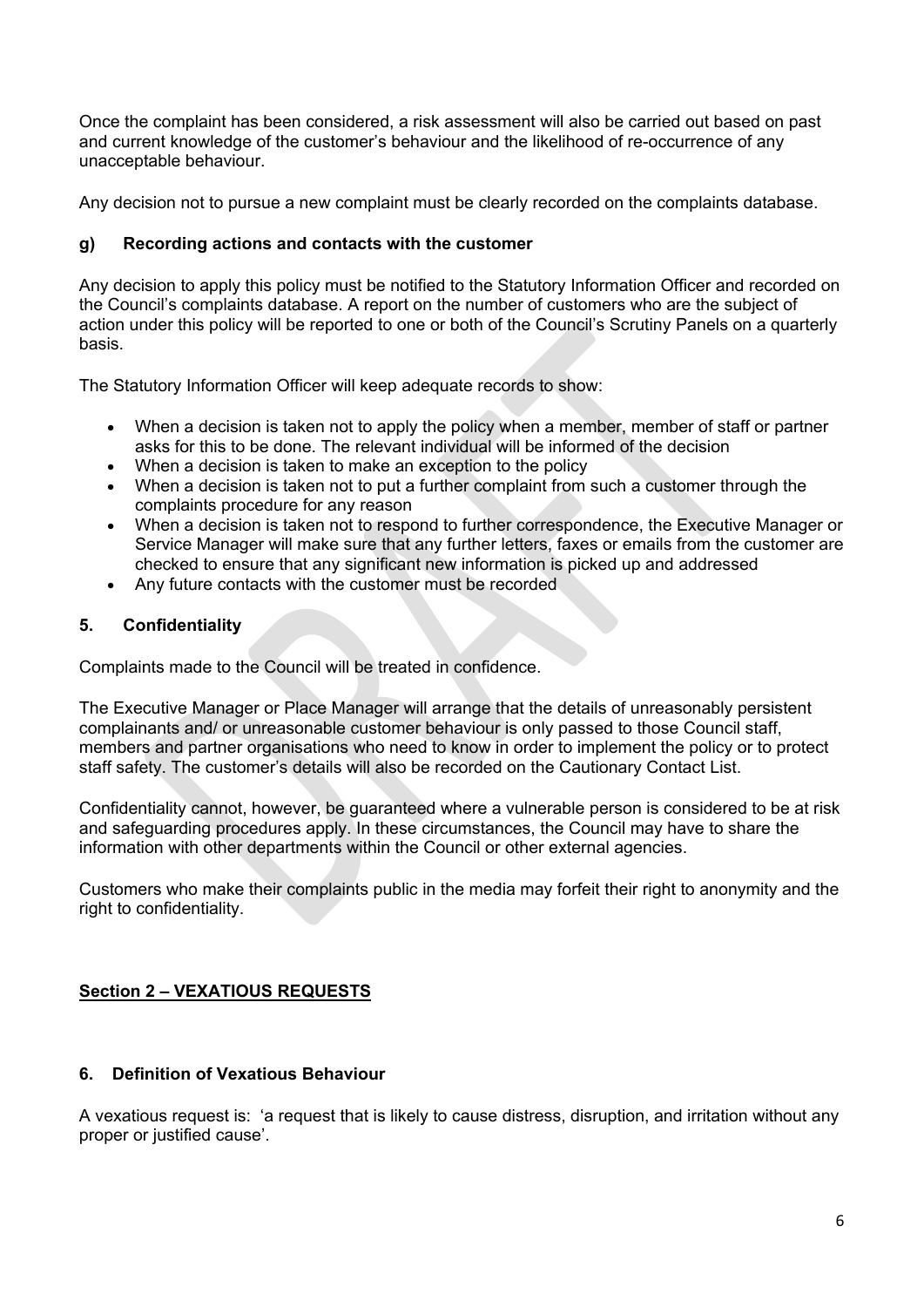A vexatious request may include one or two individual requests for information, or may form part of a wider pattern of vexatious behaviour. For example, if there is a wider dispute or it is the latest in a lengthy series of overlapping requests.

Examples of vexatious requests are:

- Abusive or aggressive language used by the requester
- Excessive burden is placed on us in dealing with the request
- Targeted correspondence towards one individual against whom they have some personal enmity
- Unreasonable persistent requests relating to matters which have already been dealt with
- The request makes completely unsubstantiated accusations against the authority or specific individuals
- The requester takes an unreasonably entrenched position, rejecting attempts to assist and advice out of hand and shows no willingness to engage with us.
- The requester makes frequent or overlapping requests
- The requester's intention and purpose is to deliberately to cause annoyance
- The requester has adopted a "scattergun" approach
- The request relates to a trivial matter and it is not proportionate to deal with the request.
- The requester is abusing their rights of access to information by abusing the legislation to vent anger or harass and annoy members, staff or partners
- The information requested affects the individual and has already been resolved by us or by independent investigation
- The request is made for the sole purpose of the amusement of the requester.

### **a) Designation of vexatious and decision to refuse to provide requested information**

In some cases it will be obvious to the Council that a request is vexatious, for instance the tone or content of the request is so objectionable that it would be unreasonable to expect the Council to tolerate it. In these circumstances we will consider making a decision that we will refuse the request under Section 14(1) Freedom of Information Act 2000 (or under the Environmental Information Regulations where relevant).

In other cases it will not be so obvious then we will take into account if the request is likely to cause a disproportionate or unjustified level of disruption, irritation or distress. To assess this we will objectively judge the evidence of the impact on us and weigh this against any evidence about the purpose and value of the request.

However, we will not automatically refuse a request simply because it is made in the context of a dispute or if it forms part of a series of requests.

We will consider each request for information on its own merits and we will not automatically refuse a request because the individual may have caused problems in the past. We will ensure that we consider whether the request (and not the requester) is vexatious

We will consider whether or not a more conciliatory approach will help before issuing a refusal notice.

Where the request is considered to be vexatious we may make the decision not to provide the information. We will issue a refusal notice to the requester.